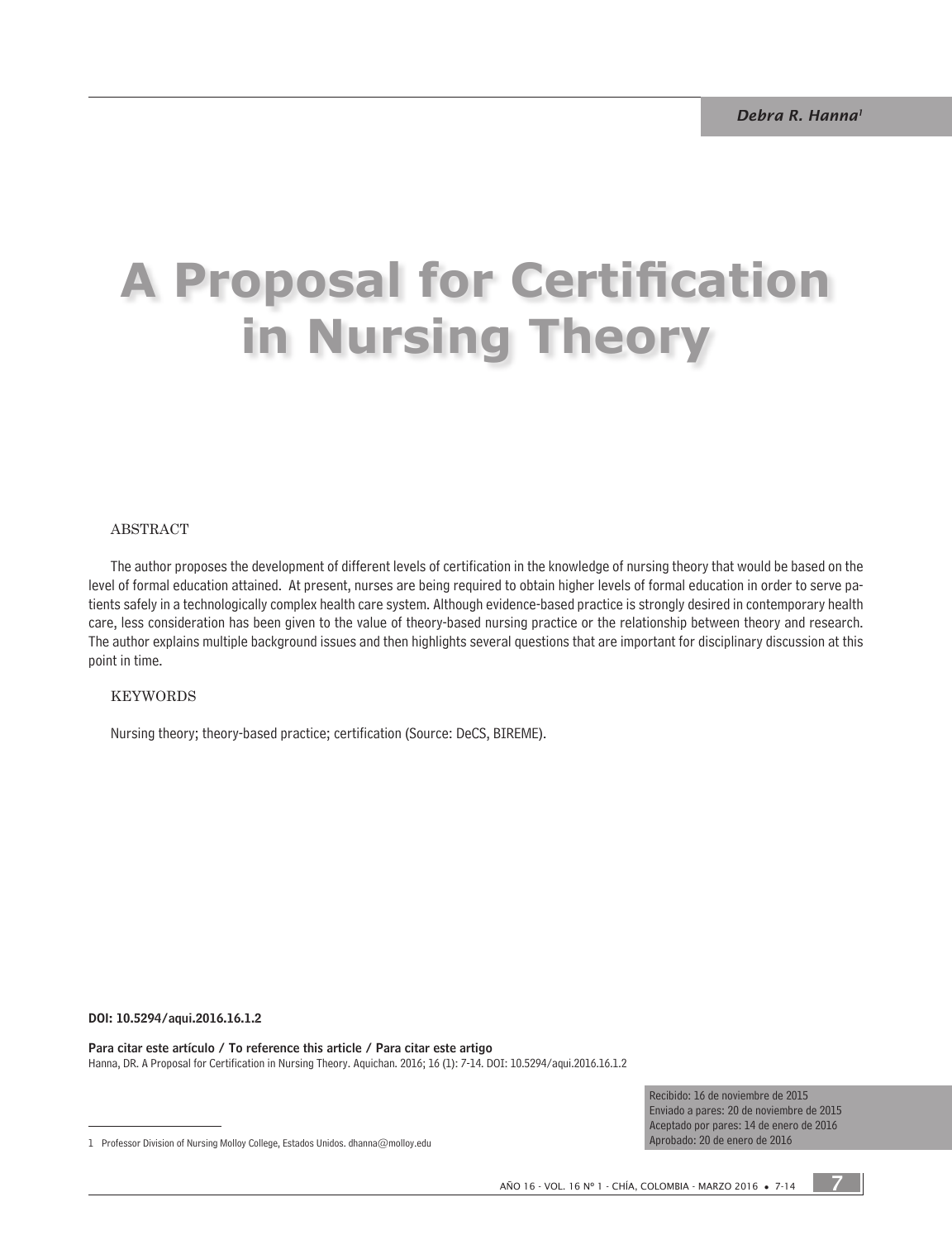# *Una propuesta para la certificación en la teoría de enfermería*

#### **RESUMEN**

El autor propone el desarrollo de diferentes niveles de certificación en el conocimiento de la teoría de enfermería que se basan en el nivel de educación formal alcanzado. En la actualidad, se está exigiendo que las enfermeras obtengan niveles más altos de educación formal con el fin de atender a los pacientes de forma segura en un sistema de atención de la salud tecnológicamente compleja. A pesar de que la práctica basada en la evidencia es muy deseable en el cuidado de la salud contemporánea, menos atención se ha prestado al valor de la práctica de enfermería basada en la teoría o a la relación entre la teoría y la investigación. El autor explica los múltiples problemas de fondo y luego se ponen de relieve varias preguntas que son importantes para la discusión disciplinar en este momento en el tiempo.

#### PALABRAS CLAVE

Teoría de enfermería; la práctica basada en la teoría; certificación (Fuente: DeCS, BIREME).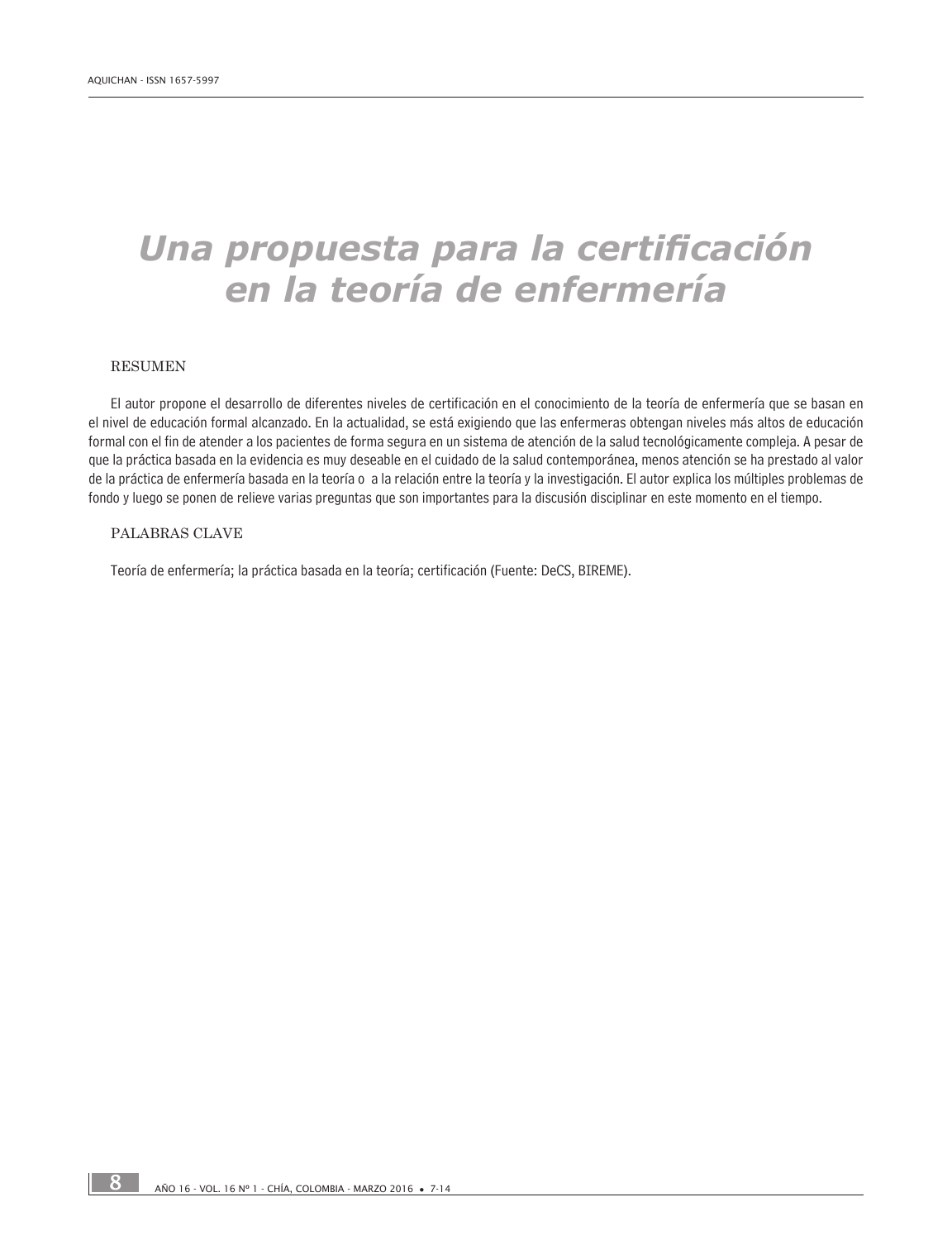# *Uma proposta para a certificação na teoria de enfermagem*

#### RESUMO

O autor propõe o desenvolvimento de diferentes níveis de certificação no conhecimento da teoria de enfermagem que se baseiam no nível de educação formal atingido. Na atualidade, exige-se que as enfermeiras obtenham níveis mais altos de educação formal a fim de atender os pacientes de forma segura num sistema de atenção da saúde tecnologicamente complexa. Embora a prática baseada em evidência seja muito desejada no cuidado da saúde contemporânea, pouca atenção tem sido prestada ao valor da prática de enfermagem baseada na teoria ou na relação entre a teoria e a pesquisa. O autor explica os múltiplos problemas de fundo e, em seguida, destaca vários questionamentos que são importantes para a discussão disciplinar neste momento.

#### PALAVRAS-CHAVE

Teoria de enfermagem; prática baseada na teoria; certificação (Fonte: DeCS, BIREME).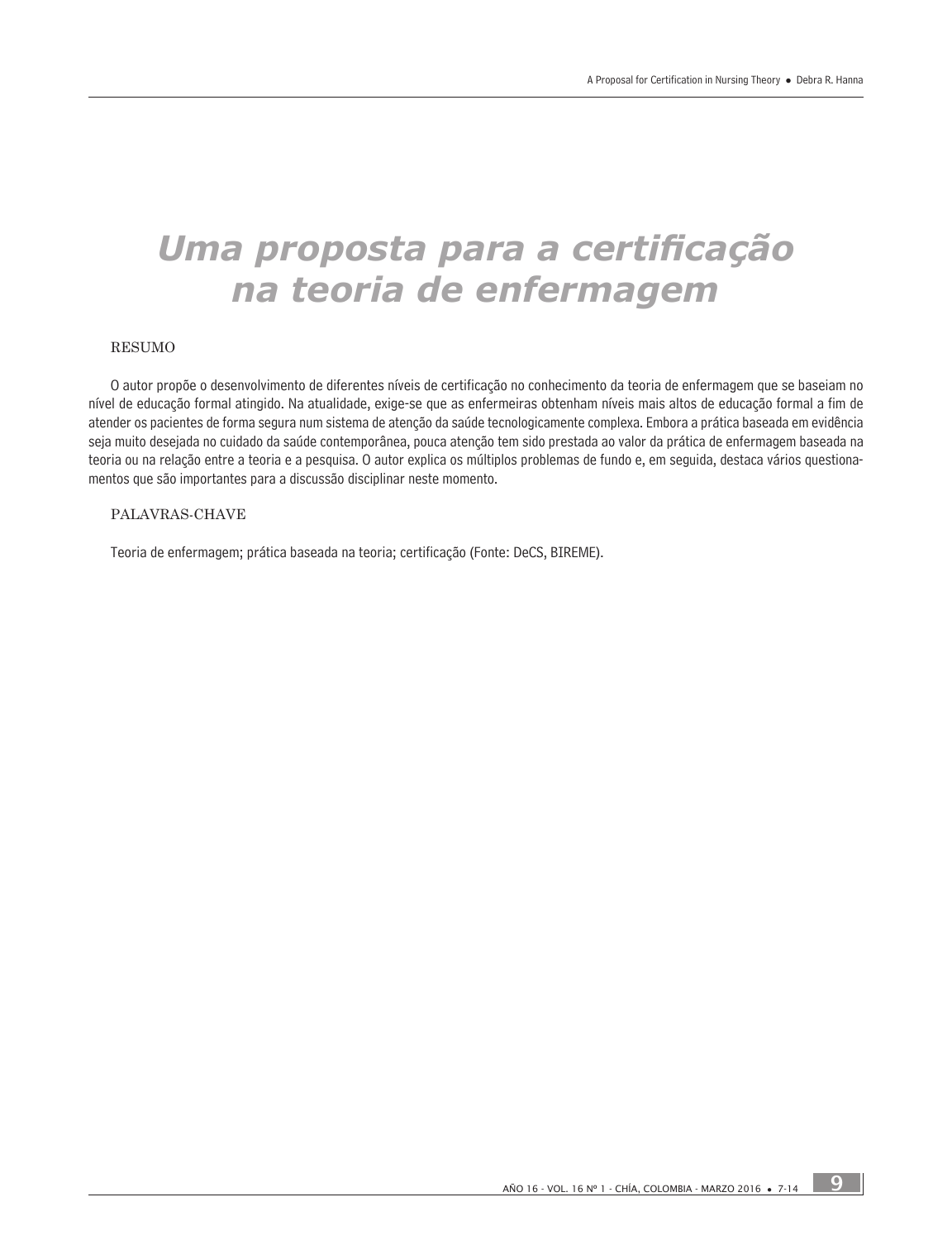# A Proposal for Certification in Nursing Theory

In 2010, nurses received a 'call' in the United States of America (USA) in the form of "The Future of Nursing," (1) a document issued by the Institute of Medicine (IOM) to increase the levels of formal education of nurses in general and to put more highly educated nurses into the health care workforce. According to its website, the Institute of Medicine is a division of the National Academies of Sciences, Engineering and Medicine. The academies are private, non-profit institutions that provide independent, objective analysis and advice to the nation [United States of America] and inform public policy decisions related to science, technology, and medicine. (http://iom.nationalaacademies.org/About-IOM.aspx)

"The Future of Nursing" report was requested by a private foundation, the Robert Wood Johnson Foundation (RWJF), and was jointly sponsored by RWJF and the IOM. Since the intent of IOM- sponsored documents is to inform public policy decisions, this report has already influenced many policies and public laws affecting nursing in the United States.

Shortly before "The Future of Nursing" report was issued, another document called the "LACE Initiative" was released in 2008 by the Advanced Practice Registered Nurse Joint Dialogue Group (2). LACE is an acronym that stands for the formal document called: Consensus Model for APRN Regulation: Licensure, Accreditation, Certification, and Education. By addressing licensing, accreditation, certification, and education in one document, nursing was provided with a model to show how these elements are all related to the knowledge needed for advanced practice nursing. This same model can now be considered for four different levels of nursing practice. By doing so, the relationship of theory to practice and of theory to research, as well as the standards for teaching theory at these different levels of education can be made clear.

In the five years since the IOM report was issued, nursing has continually built upon its existing educational structure, which traditionally included basic nursing education that led to the first RN license, graduate nursing education that could lead to advanced practice or other leadership roles, and doctoral nursing education. For the purpose of this discussion about certification in nursing theory, I would like to address four clearly defined levels of nursing practice in the United States that each requires a different depth and breadth of nursing knowledge. The different types of knowledge needed by nurses with different levels of education are not only related to the work they will do, but also to how they will use the nursing knowledge they need for different nursing roles.

I contend there are four distinct levels of nursing practice that are based on four different levels of education. The purpose for each level of education affects the type, breadth and depth of content taught at each level. The first level is generalist practice, which requires basic education for registered nurses that leads to the first nursing license. At this level, student nurses are expected to use nursing knowledge to think critically, carefully, and in a way that protects patient safety. The definition of nursing as has been advanced by the American Nurses Association should be able to be upheld by a nurse who has attained this first, basic level of education. The second level of education is advanced practice, which requires graduate education that can lead to an advanced practice certification or an advanced practice license. The third level of nursing practice is a clinical doctorate, which requires the Doctor of Nursing Practice (DNP) level of education. For the DNP, educational preparation further develops advanced practice clinical leadership and translational research activities. Please note that the DNP degree is not the only clinical doctorate, but to streamline this discussion, only that degree is mentioned here. Finally, the fourth level of nursing practice is the research doctorate, at the PhD doctoral level of education. The PhD level of education leads to knowledge generation activities, such as primary research.

To provide the public with some indication that the competency needed for each level of practice has been attained, credentials must be obtained by a particular nurse. The credentials for safe generalist practice usually include graduation from an accredited school/program and a test for basic licensure. The credentials for safe advanced practice usually include graduation from an accredited school/program and either taking a test for advanced practice certification or, in some geographic areas, presenting a portfolio of the applicant's work. At present, the credentials for doctoral advanced practice include those for generalist and advanced practice, and graduation from an accredited DNP (or similar) program. Depending on the geographic location where a research doctorate is earned, the structure of the PhD program can differ. The credentials for a research doctorate can include an earned degree from an accredited school with a PhD program.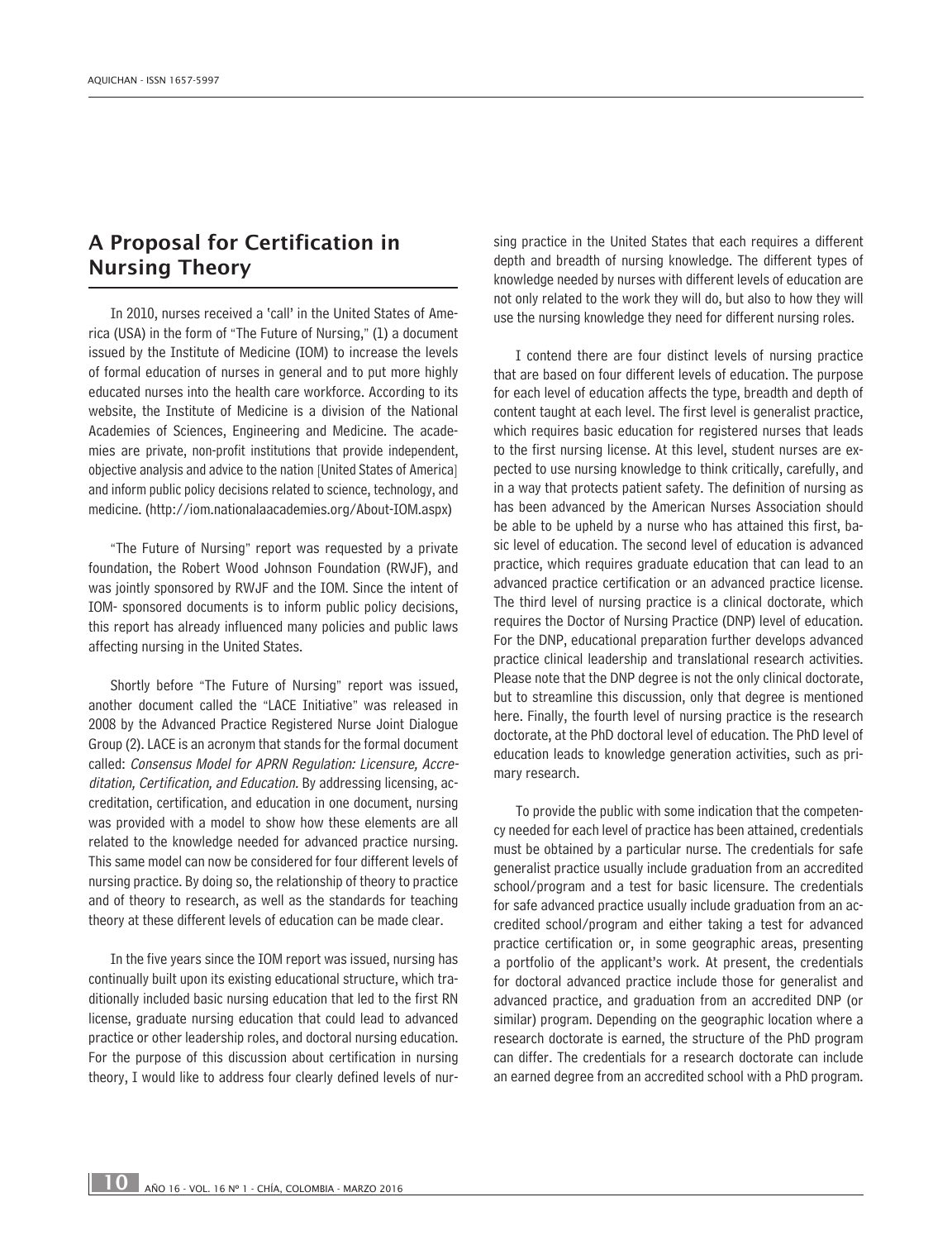The value of the PhD degree is related to the quality of the PhD program itself. For nurses with a PhD in nursing, others evaluating the nurse scholar's credentials might want to see additional credentials such as a basic nursing license and earned degrees at the undergraduate and graduate level of education; they might also request credentials for advanced practice.

When considering these different levels of education and practice, and the factor of patient safety, which credentialing is meant to protect, the abilities of individual nurses to evaluate, use, and develop nursing knowledge now have greater importance. It seems the time has come for the nursing discipline to consider formal certification of theoretical nursing knowledge at each of those levels.

### Background

When Carper (3) described four fundamental patterns of knowing in nursing, she categorized types of knowledge, such as empirical, aesthetic, personal, and ethical. Carper's work was essential to advance the development of nursing knowledge, since it helped nurse scholars engage in discussion about the many types of knowledge needed. Since 1978, additional patterns of knowing, such as socio-political knowledge (4) or evidence-based knowledge (5), have been added to Carper's original four patterns. As it was not part of Carper's original research question, Carper's paper did not address the depth or the breadth of nursing knowledge at that time. However, Carper's work from the 1970s remains foundational to nursing knowledge today and it is partly because of her work then that today's nurse scholars can now discuss the depth and breadth of knowledge that certification is meant to address.

Donaldson and Crowley's 1978 paper entitled "The Discipline of Nursing" (6) helped nurse scholars to classify the two sides of our disciplinary knowledge: the professional practice side and the academic side. The professional practice side of knowledge addresses the clinical knowledge nurses need to practice their profession. The academic side of knowledge is the theoretical knowledge that professors use when teaching disciplinary content to students of nursing. Since 1978, many other scholars' insights that were inspired by Donaldson and Crowley's paper have helped us to consider our nursing knowledge more carefully.

The most important nurse scholar who addressed all aspects of credentialing in nursing, including the certification of nursing

knowledge, was Margaretta Styles (7). Styles' work began in the United States, and it evolved to achieve international scope when she led the International Council of Nurses. Nurse scholars began to understand the relationship between credentialing the schools where nurses are educated (accreditation of educational institutions) and credentialing individual nurses through proper educational preparation, licensure, and certification. Whenever different kinds of credentialing were debated throughout the 1980s, 90s, and early 2000s, new questions arose and insights emerged. The essential elements that Styles helped us to understand were that credentialing exists to protect patient safety, that there is a mutually reinforcing relationship among the different types of credentials, and that each credential has its own scope and standards. Accreditation of educational programs is related to the scope of education. (7, p. 30) Licensure for generalist or basic practice is earned by an individual nurse when minimal competency to practice safely in the discipline can be demonstrated through educational preparation in an accredited program and through a licensing exam. The licensing exam is the credential for the individual nurse's scope of practice. (7, p. 30) The credentials earned at the basic level do not guarantee the individual nurse will never make a mistake. Rather, the credentialing process is meant to show that certain standards have been upheld throughout the educational and licensing processes.

What often happened after a nurse completed basic education and received the privilege of a license to work was that many nurses developed specialty-based knowledge in one particular area of professional nursing. Determining who could be called a 'specialist' in a particular type of nursing resulted in more discussion. Certification was another credential that was developed to demonstrate to the public that the certified nurse had achieved competency in a particular specialty area within the discipline of nursing. However, certification, such as the test for a basic nursing license, demanded certain standards and required formal testing that was meaningful for the credential being provided. According to Styles' model, certification is meant to testify to the individual nurse's scope of expertise. (7, p. 30) Since expertise is often related to on-going development of knowledge in a specialty, this credential is often given for limited periods of time. Its renewal depends on the individual's ability to show that certain standards have been maintained.

Another point that came into this particular discussion of specialty-based practice, advanced practice roles, and credentialing was where graduate education should or must fit. In the 1980s,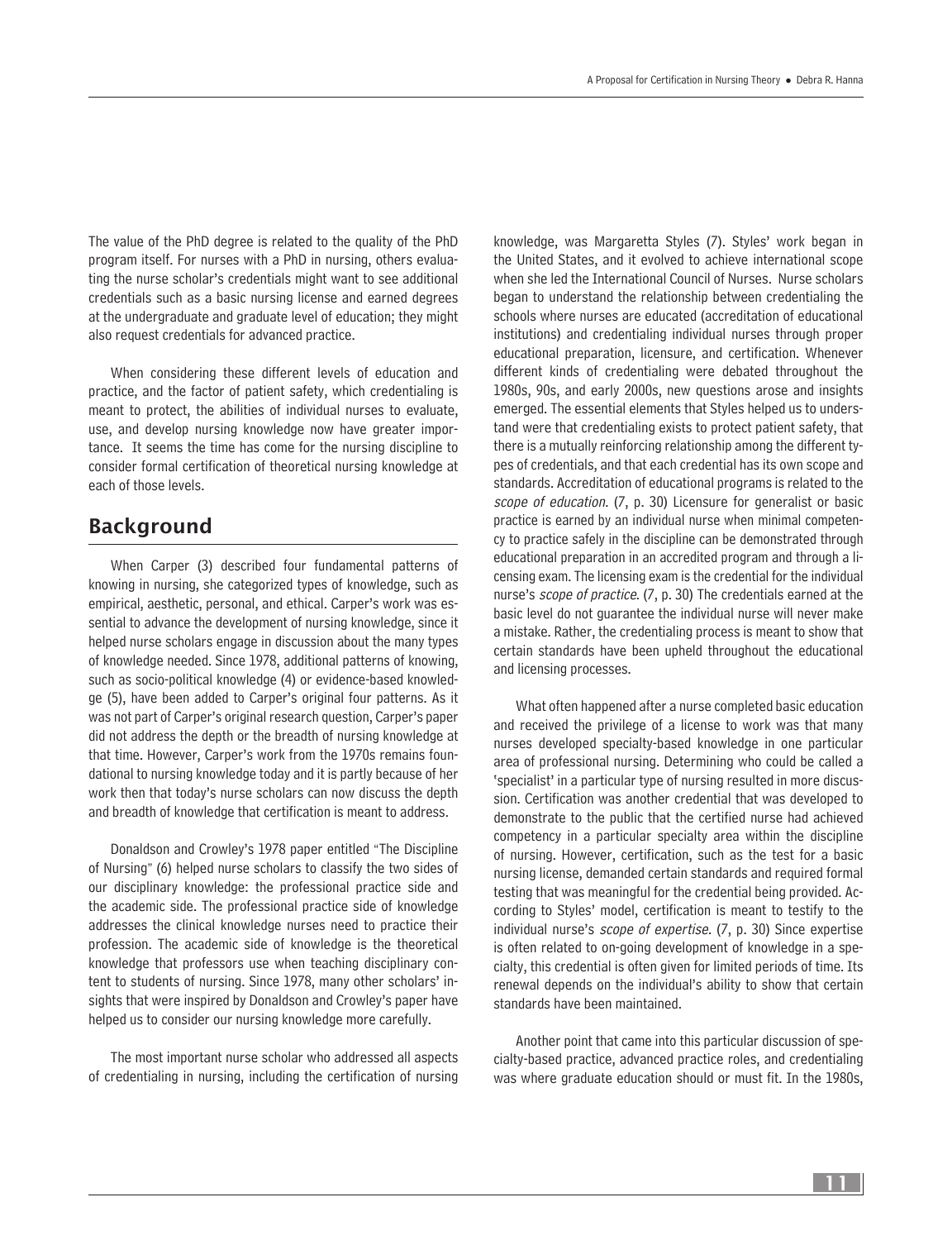there were some nurses who would call themselves advanced practice nurses who did not have proper education or credentials. However, at that point in time, the standards for credentialing were not well-delineated for all advanced practice roles. (7) This part of the discussion involved a concept called 'title protection,' which meant that only people who have obtained the proper credentials may call themselves by a particular title. The discussions that occurred during the 1980s, 90s, and early 2000s helped to develop credentialing standards at the advanced practice registered nurse level (APRN). In 2008, a major milestone was achieved when the "LACE initiative" was formally approved in the USA. The LACE initiative was developed by a panel of representatives from many specialty nursing organizations, but was possible because of Styles' scholarly work to delineate individual and institutional credentials.

## Considering Nursing Knowledge Use, Evaluation, and Development

Although so much has already been accomplished with credentialing in nursing, there is still more to discuss about the depth and breadth of our nursing knowledge and about the ability of nurses to evaluate, use, and develop nursing knowledge, especially in relation to the levels of academic preparation that nurses need today. A particular need is related to theoretical nursing knowledge, how it is taught at each level of education, and how it is used at each level of practice.

The "2010 Future of Nursing" document was not about types of knowledge like Carper said. It was not about the two sides of knowledge like Donaldson and Crowley said. It was not about the types of credentialing that Styles worked so hard to develop. Rather, the "2010 Future of Nursing" report was more clearly aimed at the depth and breadth of nursing knowledge needed at each level of practice so that formal nursing education could reach its full potential in nurses' work. At the 2015 Roy Adaptation Association-International Conference held at Boston College, an international group of nurse scholars discussed how we might help others learn the true value of theory-based nursing practice. The idea of certification for nursing theory, especially for certification in using the Roy Adaptation Model, was discussed briefly. It seemed that by discussing the certification of a nurse's theoretical knowledge, nurse scholars might develop ways to affirm the depth and breadth of knowledge that nurses need at each level of practice.

After the conference ended, I was still thinking about that idea. I reflected on my own personal journey as a nurse. It occurred to me that the level of theoretical knowledge staff nurses need is different from the level of theoretical knowledge that advanced practice nurses need. Likewise, nurses with DNP degrees and with PhD degrees would use theoretical knowledge in different ways for the different kinds of scholarly work they each do.

In 1988-90, when I was a graduate student, I had the privilege of working with Dr. Keville Frederickson on her research project called "Linkages in Nursing Excellence." While working under Dr. Frederickson's direction, I taught staff nurses about the Roy Adaptation Model (RAM) to help them understand how the four modes, three levels of stimuli, and two coping processes of the RAM could be used to nurse patients in a neuroscience nursing unit. Later, when I became a credentialed clinical nurse specialist, I used middle range theories in combination with the RAM conceptual model for very complex clinical cases. Using multiple theories or combining a conceptual model with middle range theories should happen with ease for advanced practice registered nurses. There should be some facility with using, evaluating and even developing theory-based as well as evidence-based knowledge at that advanced practice level of nursing. Currently, the emphasis is on developing evidence-based knowledge as if evidence and theory are opponents. However, if the proposal to use the term "theory-based evidence" were supported more widely, then the blending of theory and evidence in practice would enrich the quality of patient care provided (8).

Later, in my own career, when I was in doctoral studies, the underlying philosophical assumptions of the Roy Adaptation Model became so much more important to me. Perhaps understanding philosophical assumptions is the depth of knowledge needed at the PhD level to influence policy-making or to conduct research with insight and understanding. Doctoral education at the PhD level helps to hone analysis and interpretation skills, so it seems necessary that the PhD level of education would be where the grasp of theoretical knowledge would require the greatest depth and breadth.

My understanding of a DNP degree is that nurses with this education will direct their scholarly work toward translational research. Working with other disciplines to develop the theory-based evidence for nursing practice would require firm grounding in a nursing approach to theoretical knowledge that differs from the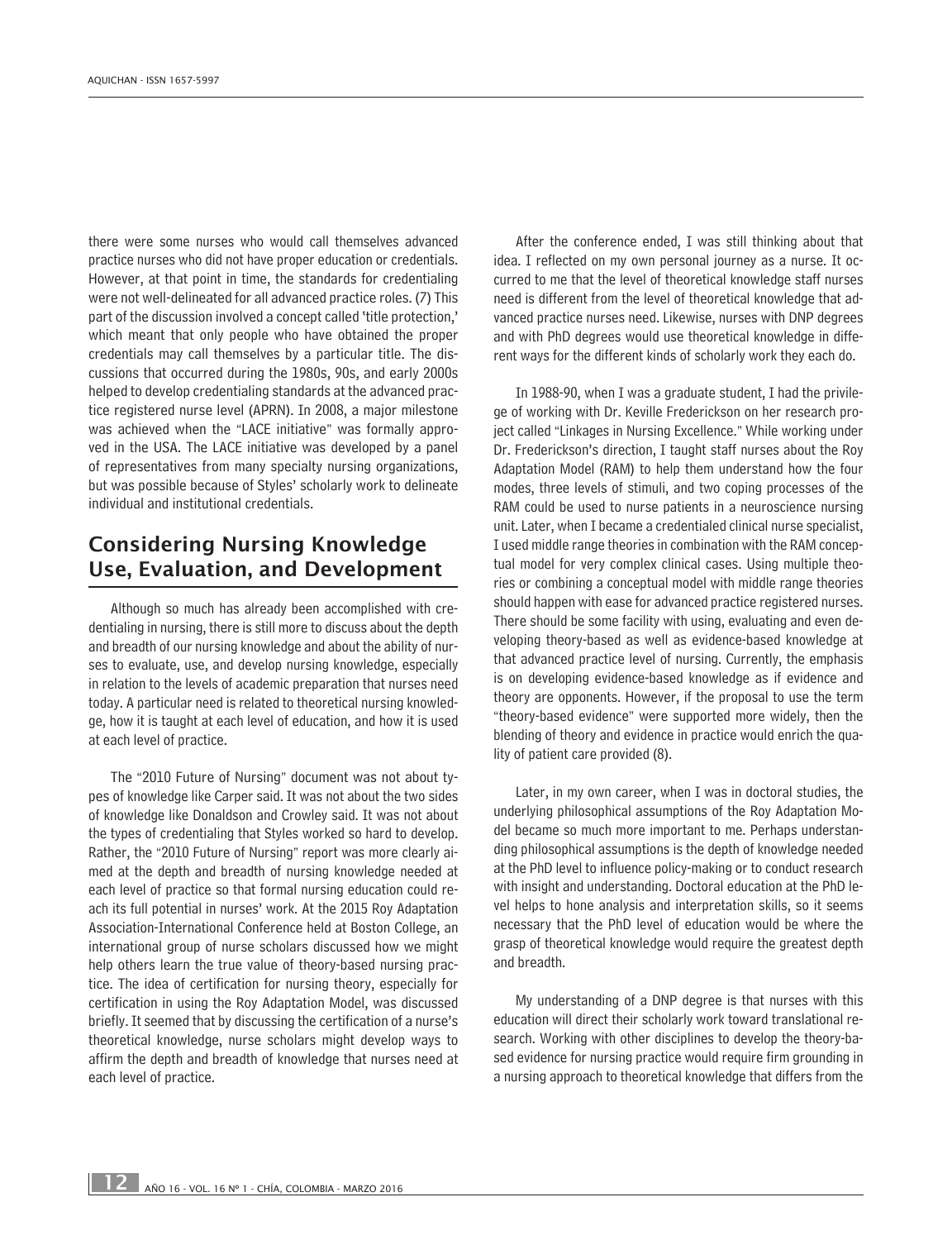use of theoretical knowledge made by team members from other disciplines, even when the same theoretical constructs are used by team members. For example, wouldn't nurses who are grounded in the Roy Adaptation Model use a different theoretical approach to patients and families under stress than other members of the team, such as physicians and social workers? Whereas RAM nurses would seek to examine the adaptation level outcomes and the coping processes, physicians and social workers might focus on other aspects of patient and familial stress. It is mainly because each professional offers a different disciplinary perspective to that team's collaborative effort on behalf of the patient that outcomes of care are strengthened.

## Questions for Disciplinary **Discussion**

These reflections on the stages of my own professional journey led me to a series of questions that might be discussed in our discipline. The questions listed here are not the only ones, but they are listed as a way to start disciplinary discussion. First question: Would it be worthwhile to establish a structure for certification of theoretical nursing knowledge at four levels: Basic Practice (BS); Advanced Practice (MS); Translational Practice (DNP); and Knowledge Generation Practice (PhD)? If certification of individual nurses is aimed at the *scope of expertise*, should expertise in theory be developed at each level so that the expectations for use, evaluation, and development of nursing knowledge are clear? Second question: If we define the relationship between theory and practice at each level of education, how should the teaching of theory be differentiated at each level so that each level of education builds upon the other levels? What standards for teaching might be developed to ensure theory is taught in a useful, practical way? Third Question: Could the discipline of nursing develop standards to determine who would be certified or not? If so, at which levels would nurses be certified in theoretical nursing knowledge? Fourth question: Which criteria would be best suited to determine the *scope of expertise* in theoretical nursing knowledge for each level? Where we have cultural assumptions acting in certain cultures, how will the certification criteria accommodate those differences? Could we use something like a portfolio format for awarding different levels of certification? Could we provide a test at a very basic level, another test at the APRN level, and after passing those, something like a portfolio of the applicant's work related to the model, such as a completed theory-based research project? Fifth question: For the DNP level, would a capstone translational research project such as the process outlined in Roy's book (9) Generating Middle Range Theories be sufficient to award certification at that level? For the PhD level, perhaps the publication of a primary theory-based research study would be needed. A final question that needs discussion is: Would certification in nursing theory be something that would be achieved once and kept for life or is it something that would require periodic updates?

# Conclusion

These questions, prompted by our discussion at the 2015 Roy Adaptation Association International Conference, need discussion in our discipline. For years, nurses have been obtaining higher levels of formal education and have been contributing to the development of nursing knowledge. Here is a chance to elevate the status of our theoretical nursing knowledge by developing clear criteria for teaching, learning, and using the theoretical knowledge needed for each level of practice. If the "2010 Future of Nursing" report issued a 'call' for nurses to be able to work to the full level of their education, let us now respond by saying it is time to certify nurses for the depth and breadth of theoretical knowledge needed at each level of nursing.

#### *Declaration*

The author declares no conflict of interest with the journal. The author declares this manuscript represents the original thinking and writing of the author. This manuscript has not been offered to any other journal for consideration.